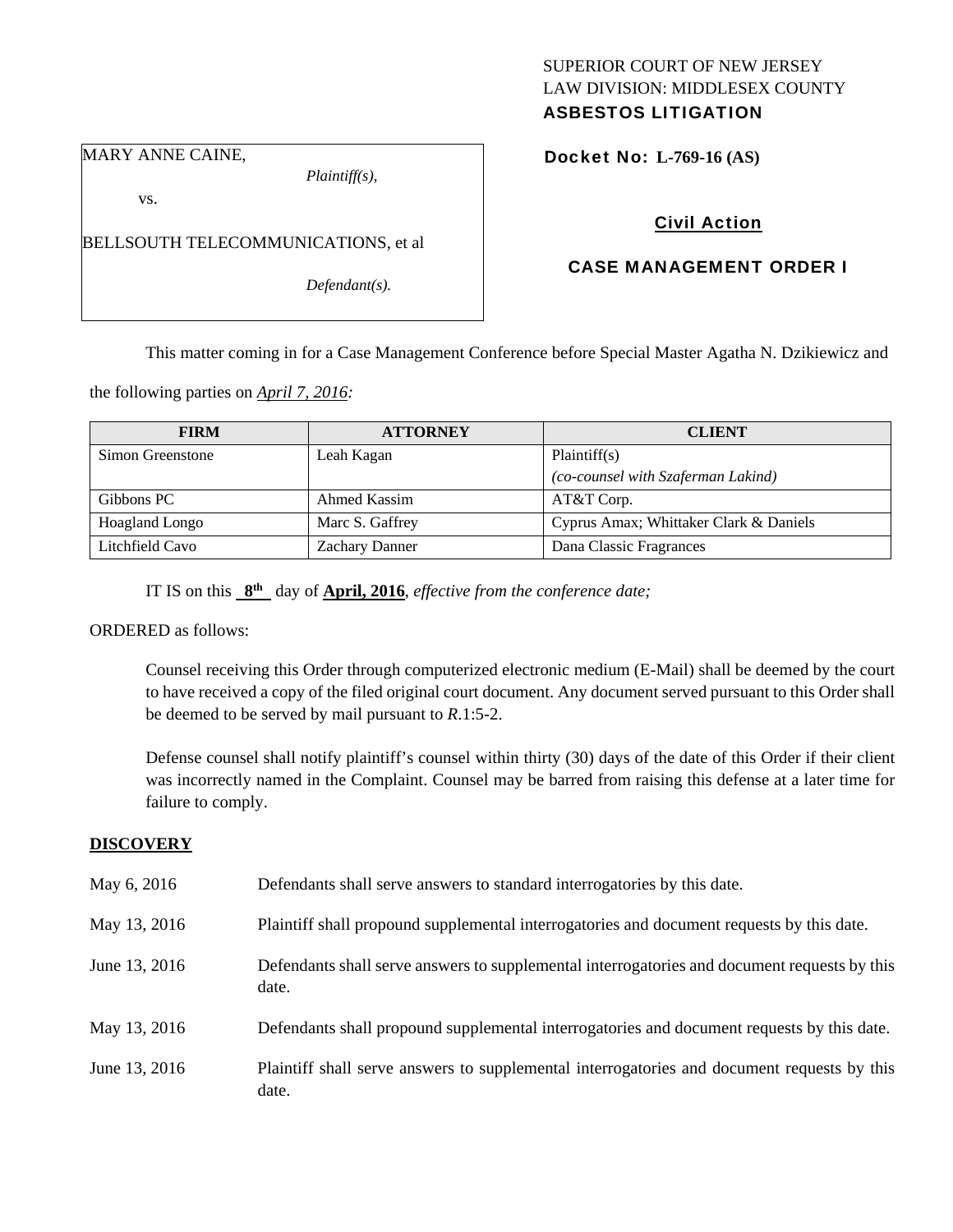- July 29, 2016 Fact discovery, including depositions, shall be completed by this date. Plaintiff's counsel shall contact the Special Master within one week of this deadline if all fact discovery is not completed.
- July 29, 2016 Depositions of corporate representatives shall be completed by this date.

#### **EARLY SETTLEMENT**

August 5, 2016 Settlement demands shall be served on all counsel and the Special Master by this date.

#### **SUMMARY JUDGMENT MOTION PRACTICE**

- August 5, 2016 Plaintiff's counsel shall advise, in writing, of intent not to oppose motions by this date.
- August 19, 2016 Summary judgment motions shall be filed no later than this date.
- September 16, 2016 Last return date for summary judgment motions.

#### **MEDICAL DEFENSE**

- August 19, 2016 Plaintiff shall serve medical expert reports by this date.
- August 19, 2016 Upon request by defense counsel, plaintiff is to arrange for the transfer of pathology specimens and x-rays, if any, by this date.
- October 28, 2016 Defendants shall identify its medical experts and serve medical reports, if any, by this date. **In addition, defendants shall notify plaintiff's counsel (as well as all counsel of record) of a joinder in an expert medical defense by this date.**

#### **LIABILITY EXPERT REPORTS**

- September 19, 2016 Plaintiff shall identify its liability experts and serve liability expert reports or a certified expert statement by this date or waive any opportunity to rely on liability expert testimony.
- October 28, 2016 Defendants shall identify its liability experts and serve liability expert reports, if any, by this date or waive any opportunity to rely on liability expert testimony.

#### **ECONOMIST EXPERT REPORTS**

- September 19, 2016 Plaintiff shall identify its expert economists and serve expert economist report(s), if any, by this date or waive any opportunity to rely on economic expert testimony.
- October 28, 2016 Defendants shall identify its expert economists and serve expert economist report(s), if any, by this date or waive any opportunity to rely on economic expert testimony.

#### **EXPERT DEPOSITIONS**

November 18, 2016 Expert depositions shall be completed by this date. To the extent that plaintiff and defendant generic experts have been deposed before, the parties seeking that deposition in this case must file an application before the Special Master and demonstrate the necessity for that deposition. To the extent possible, documents requested in a deposition notice directed to an expert shall

\_\_\_\_\_\_\_\_\_\_\_\_\_\_\_\_\_\_\_\_\_\_\_\_\_\_\_\_\_\_\_\_\_\_\_\_\_\_\_\_\_\_\_\_\_\_\_\_\_\_\_\_\_\_\_\_\_\_\_\_\_\_\_\_\_\_\_\_\_\_\_\_\_\_\_\_\_\_\_\_\_\_\_\_\_\_\_\_\_\_\_\_\_\_\_\_\_\_\_\_\_\_\_\_\_\_\_\_\_\_